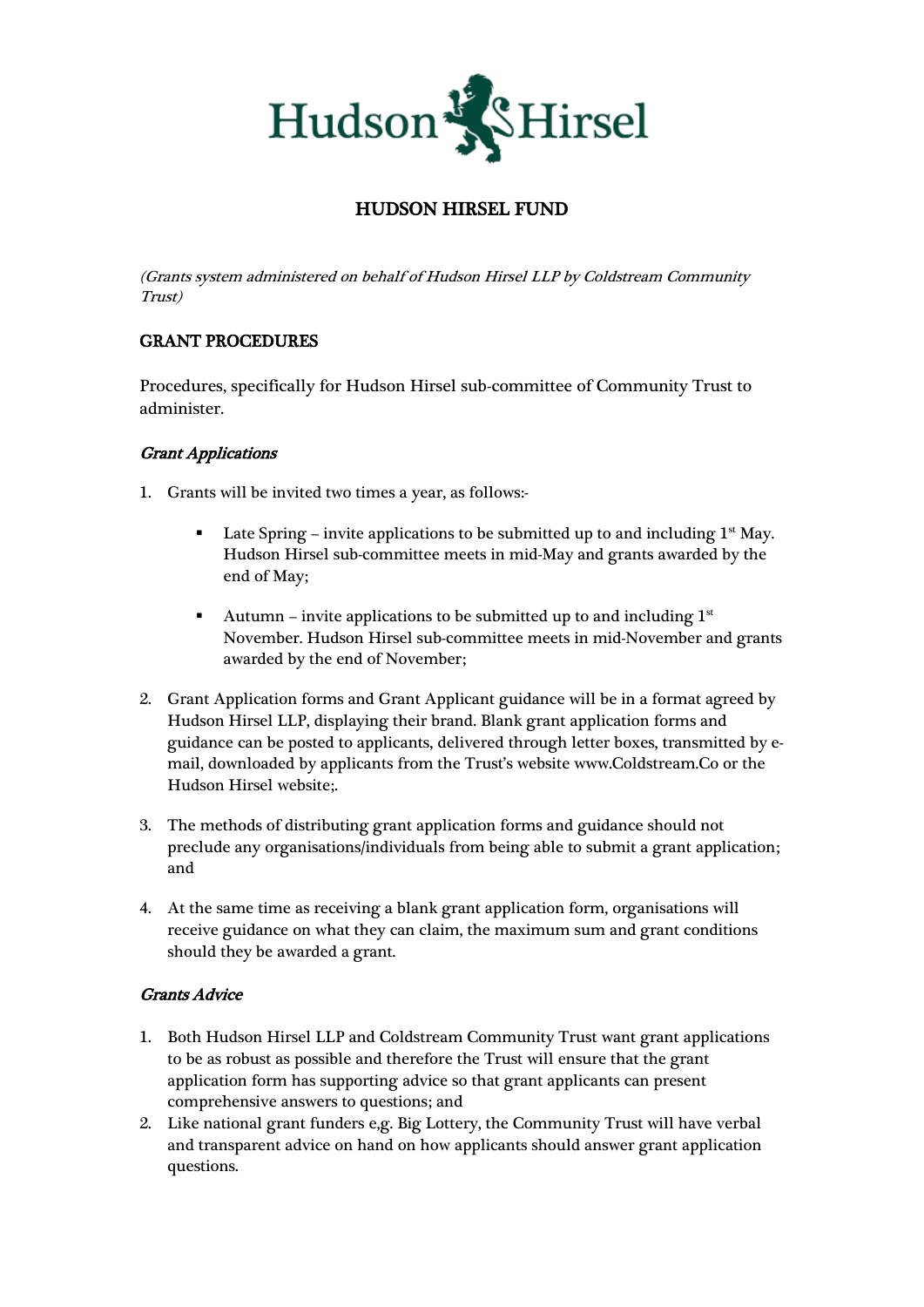

#### Awarding of Grants

- 1. The Community Trust will make every effort to submit grant applications for assessment to the Hudson Hirsel sub-committee; at the very minimum with a week before the sub-committee meeting to award grants;
- 2. The Hudson Hirsel sub-committee made up of persons in the 'MOU' will have the final say on which organisations are awarded grants;
- 3. The chair and secretary of the sub-committee (part of the Board of Coldstream Community Trust) have a vote and, apart from this, their role is one of ensuring these procedures are followed and there is transparency in the awarding of grants;
- 4. Should a member of the Hudson Hirsel sub-committee also be a member of an organisation applying for a grant, that person must declare an interest and not take part in the discussion and decision to award a grant, or not;
- 5. To help make transparent and effective decisions on grant funding, the scoring system on the next page should be applied;
- 6. Formal correspondence will be used in the grants system, both acknowledging grant applications and informing grant applicants of decisions made; and
- 7. The results of grant awards will be included in the media and the community newsletter.